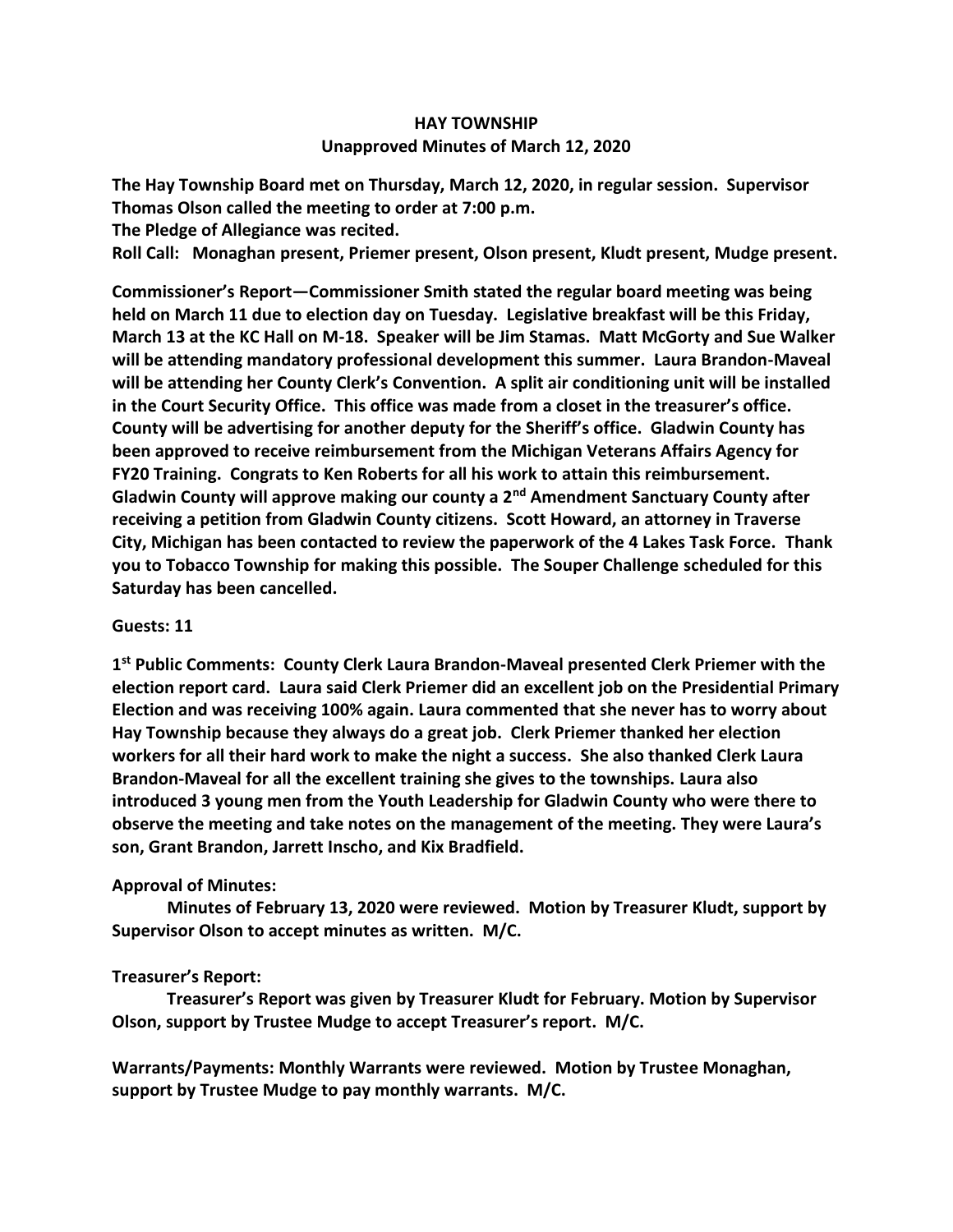- **Communications—Larry Jurkowski email concerning flooding. Larry explained the flooding incidents on Radov Drive and the setting of the lake levels by the townships and county. Discussion. Trustee Mudge said nothing much could be done until FLTF takes over in 2022. Trustee Mudge did say he would speak with the FLTF about this issue for the residents of Radov Drive who have been flooded for the last 20 years since Boyce Hydro took over ownership of the dams.**
- **Fireboard Report—Wanda Raymer reported there were 17 fire runs last month with 1 personal injury auto accident in Hay Twp. MIOSHA was in for an inspection. They will probably get a report next month. They are fixing the bathroom upstairs in the fire hall so the firefighters can take showers. Larry Jurkowski asked about the dry hydrant that he has asked about for the last 2 ½ years that is still not replaced. Discussion. Wanda asked the board's permission to question at the next fire board meeting why a captain that no longer lives in Gladwin County is still being paid every month. She also stated she would question at the next fire board meeting when that dry hydrant would be taken care of.**
- **Ordinance Report—Dave Kelly informed the clerk there was one new complaint at 1560 S. Whitney. Old complaint at 1432 Birma Trail has had some progress made. Junk vehicle should be removed tomorrow and more cleanup will be done this weekend. It is anticipated that the blighted block bldg. on Highwood west of S. Whitney Beach Rd. will be demolished and removed this year hopefully due to a grant that Trustee Mudge will apply for.**
- **Liquor Inspection Report: Both businesses were checked and found to be in compliance.**
- **Old Business—Four Lakes Task Force Update—Trustee Mudge first spoke of the publication Michigan Backyard that would be available at the Chamber of Commerce. As for the FLTF, there has been a problem getting the bonds right now, but there will be a meeting tomorrow to discuss ways of solving the problem.**
- **Tornado Siren—Federal Signal 2001-130 High Power Directional Rotating Siren with battery backup was chosen from West Shore Service, Inc. for \$17,056.00. Discussion.**
- **Generator Grant—Clerk Priemer received a \$2500 grant from Michigan Township Participating Plan for a generator. A Generac #7043 was ordered on March 4th from Valley Electrical Contractors in Midland. Discussion.**
- **Handicap Ramp—When Supervisor Olson returns from Florida next month, Trustee Monaghan and Supervisor Olson will start tearing down the ramp to begin the replacement of the ramp.**
- **New Business—2020-2021 Meeting Schedule. Stated new schedule is posted. Days of meetings will still be the 2nd Thursday of the month at 7 p.m.**
- **Township Officers Salary Resolution #2—Motion by Clerk Priemer, support by Trustee Monaghan to approve township officers salary resolution #2. Roll Call Vote. Monaghan yes, Olson yes, Kludt yes, Priemer yes, Mudge yes. M.C.**
- **Marihuana Facility Tour—Already discussed during the hearing at 6 p.m.**
- **Blight Grant—Motion by Trustee Mudge, support by Trustee Monaghan to agree to the township matching the grant amount awarded for blight. M.C.**